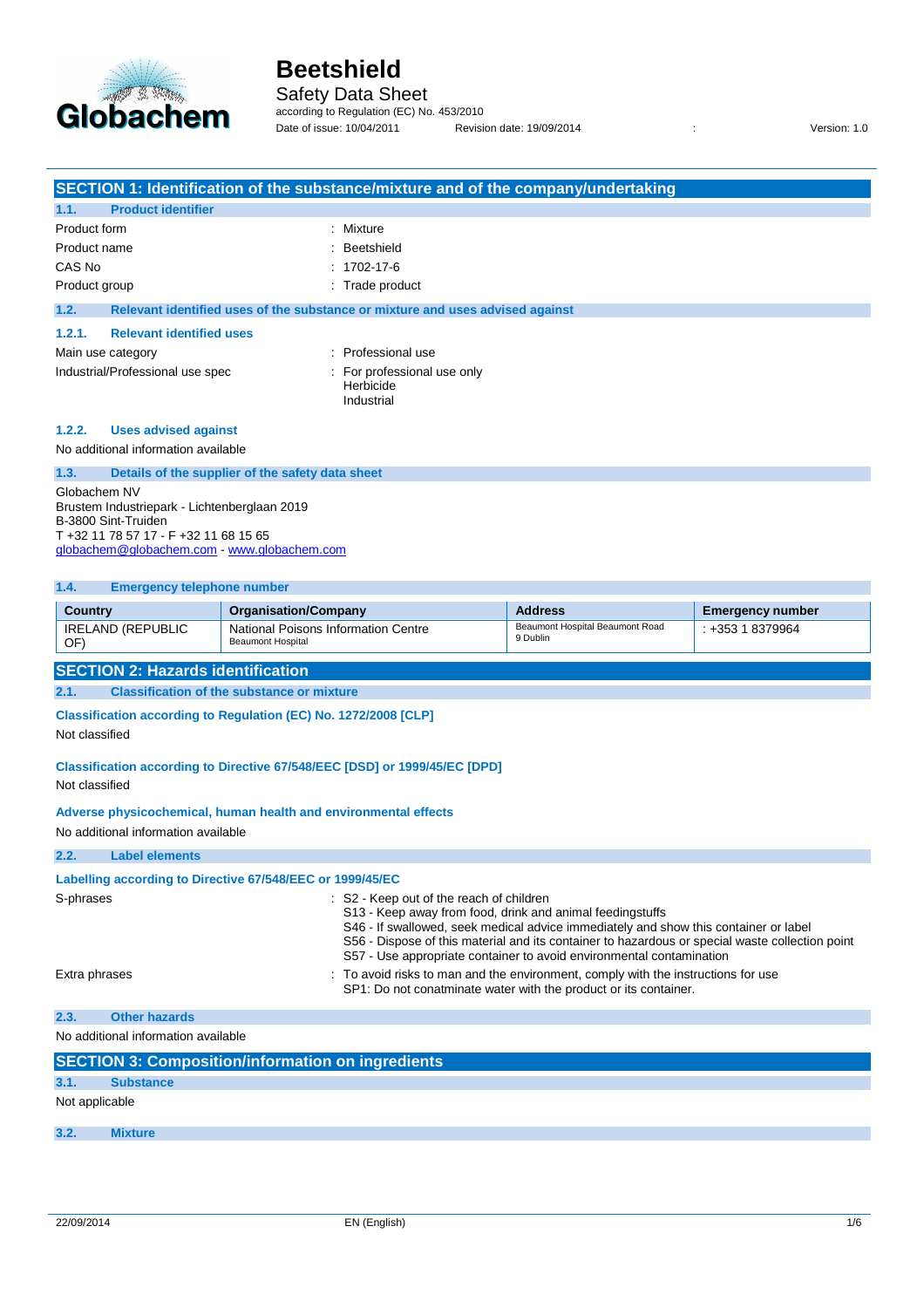# Safety Data Sheet

according to Regulation (EC) No. 453/2010

| <b>Name</b> | <b>Product identifier</b>                                             | $\frac{9}{6}$ | <b>Classification according to</b><br>Directive 67/548/EEC                          |
|-------------|-----------------------------------------------------------------------|---------------|-------------------------------------------------------------------------------------|
| Clopyralid  | (CAS No) 1702-17-6<br>(EC no) 216-935-4<br>(EC index no) 607-231-00-1 | 9,009         | Xi: R41                                                                             |
| <b>Name</b> | <b>Product identifier</b>                                             | $\frac{9}{6}$ | <b>Classification according to</b><br><b>Regulation (EC) No.</b><br>1272/2008 [CLP] |
| Clopyralid  | (CAS No) 1702-17-6<br>(EC no) 216-935-4<br>(EC index no) 607-231-00-1 | 9.009         | Eye Dam. 1, H318                                                                    |

Full text of R- and H-phrases: see section 16

|        | <b>SECTION 4: First aid measures</b>                                |                                                                                                                                                                                                        |
|--------|---------------------------------------------------------------------|--------------------------------------------------------------------------------------------------------------------------------------------------------------------------------------------------------|
| 4.1.   | <b>Description of first aid measures</b>                            |                                                                                                                                                                                                        |
|        | First-aid measures general                                          | Never give anything by mouth to an unconscious person. If you feel unwell, seek medical advice<br>(show the label where possible).                                                                     |
|        | First-aid measures after inhalation                                 | Assure fresh air breathing. Allow the victim to rest.                                                                                                                                                  |
|        | First-aid measures after skin contact                               | Remove affected clothing and wash all exposed skin area with mild soap and water, followed by<br>warm water rinse.                                                                                     |
|        | First-aid measures after eye contact                                | Rinse immediately with plenty of water. Obtain medical attention if pain, blinking or redness<br>persist.                                                                                              |
|        | First-aid measures after ingestion                                  | Rinse mouth. Do NOT induce vomiting. Obtain emergency medical attention.                                                                                                                               |
| 4.2.   | Most important symptoms and effects, both acute and delayed         |                                                                                                                                                                                                        |
|        | Symptoms/injuries                                                   | : Not expected to present a significant hazard under anticipated conditions of normal use.                                                                                                             |
| 4.3.   |                                                                     | Indication of any immediate medical attention and special treatment needed                                                                                                                             |
|        | No additional information available                                 |                                                                                                                                                                                                        |
|        | <b>SECTION 5: Firefighting measures</b>                             |                                                                                                                                                                                                        |
| 5.1.   | <b>Extinguishing media</b>                                          |                                                                                                                                                                                                        |
|        | Suitable extinguishing media                                        | : Foam. Dry powder. Carbon dioxide. Water spray. Sand.                                                                                                                                                 |
|        | Unsuitable extinguishing media                                      | Do not use a heavy water stream.                                                                                                                                                                       |
| 5.2.   | Special hazards arising from the substance or mixture               |                                                                                                                                                                                                        |
|        | No additional information available                                 |                                                                                                                                                                                                        |
| 5.3.   | <b>Advice for firefighters</b>                                      |                                                                                                                                                                                                        |
|        | Firefighting instructions                                           | Use water spray or fog for cooling exposed containers. Exercise caution when fighting any<br>chemical fire. Prevent fire-fighting water from entering environment.                                     |
|        | Protection during firefighting                                      | Do not enter fire area without proper protective equipment, including respiratory protection.                                                                                                          |
|        | <b>SECTION 6: Accidental release measures</b>                       |                                                                                                                                                                                                        |
| 6.1.   | Personal precautions, protective equipment and emergency procedures |                                                                                                                                                                                                        |
| 6.1.1. | For non-emergency personnel                                         |                                                                                                                                                                                                        |
|        | Emergency procedures                                                | : Evacuate unnecessary personnel.                                                                                                                                                                      |
| 6.1.2. | For emergency responders                                            |                                                                                                                                                                                                        |
|        | Protective equipment                                                | Equip cleanup crew with proper protection.                                                                                                                                                             |
|        | Emergency procedures                                                | Ventilate area.                                                                                                                                                                                        |
| 6.2.   | <b>Environmental precautions</b>                                    |                                                                                                                                                                                                        |
|        |                                                                     | Prevent entry to sewers and public waters. Notify authorities if liquid enters sewers or public waters.                                                                                                |
| 6.3.   | Methods and material for containment and cleaning up                |                                                                                                                                                                                                        |
|        | Methods for cleaning up                                             | : Soak up spills with inert solids, such as clay or diatomaceous earth as soon as possible. Collect<br>spillage. Store away from other materials.                                                      |
| 6.4.   | <b>Reference to other sections</b>                                  |                                                                                                                                                                                                        |
|        | See Heading 8. Exposure controls and personal protection.           |                                                                                                                                                                                                        |
|        | <b>SECTION 7: Handling and storage</b>                              |                                                                                                                                                                                                        |
| 7.1.   | <b>Precautions for safe handling</b>                                |                                                                                                                                                                                                        |
|        | Precautions for safe handling                                       | : Wash hands and other exposed areas with mild soap and water before eating, drinking or<br>smoking and when leaving work. Provide good ventilation in process area to prevent formation of<br>vapour. |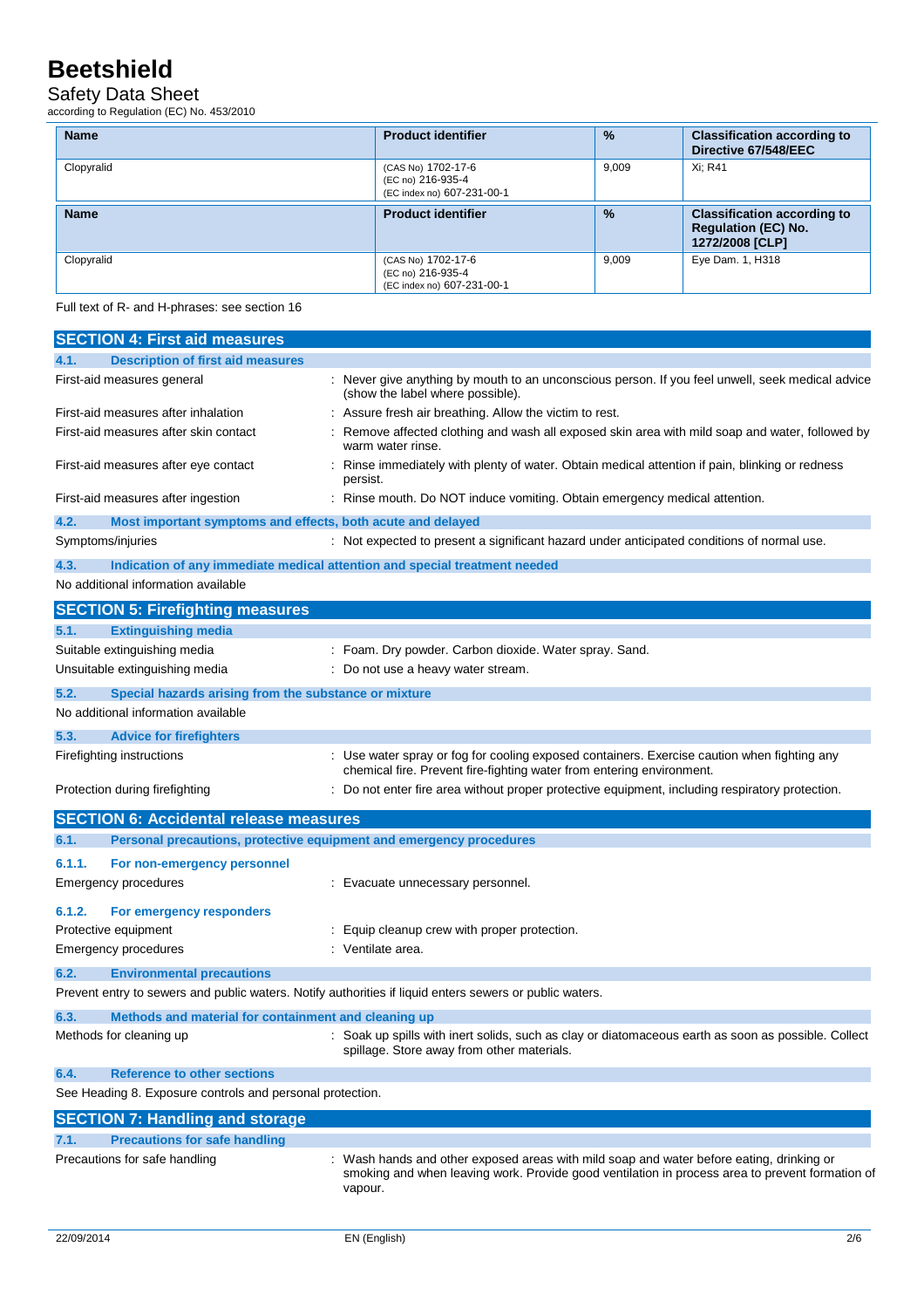## Safety Data Sheet

according to Regulation (EC) No. 453/2010

| 7.2. | Conditions for safe storage, including any incompatibilities |  |                                                                                                                            |
|------|--------------------------------------------------------------|--|----------------------------------------------------------------------------------------------------------------------------|
|      | Storage conditions                                           |  | Keep only in the original container in a cool, well ventilated place away from : Keep container<br>closed when not in use. |
|      | Incompatible products                                        |  | Strong bases. Strong acids.                                                                                                |
|      | Incompatible materials                                       |  | : Sources of ignition. Direct sunlight.                                                                                    |
| 7.3. | <b>Specific end use(s)</b>                                   |  |                                                                                                                            |

No additional information available

## **SECTION 8: Exposure controls/personal protection**

### **8.1. Control parameters**

No additional information available

| 8.2.              | <b>Exposure controls</b>      |                                          |
|-------------------|-------------------------------|------------------------------------------|
|                   | Personal protective equipment | : Avoid all unnecessary exposure.        |
| Hand protection   |                               | : Wear protective gloves.                |
| Eye protection    |                               | : Chemical goggles or safety glasses.    |
|                   | Respiratory protection        | : Wear appropriate mask.                 |
| Other information |                               | : Do not eat, drink or smoke during use. |

### **SECTION 9: Physical and chemical properties**

| Information on basic physical and chemical properties<br>9.1. |                   |
|---------------------------------------------------------------|-------------------|
| Physical state                                                | Liquid            |
| Colour                                                        | brown.            |
| Odour                                                         | characteristic.   |
| Odour threshold                                               | No data available |
| рH                                                            | No data available |
| Relative evaporation rate (butylacetate=1)                    | No data available |
| Melting point                                                 | : $<$ 5 $<$       |
| Freezing point                                                | No data available |
| Boiling point                                                 | $\approx$ 100 °C  |
| Flash point                                                   | No data available |
| Auto-ignition temperature                                     | No data available |
| Decomposition temperature                                     | No data available |
| Flammability (solid, gas)                                     | Non flammable     |
| Vapour pressure                                               | No data available |
| Relative vapour density at 20 $\mathbb C$                     | No data available |
| Relative density                                              | 1,11              |
| Solubility                                                    | No data available |
| Log Pow                                                       | No data available |
| Viscosity, kinematic                                          | No data available |
| Viscosity, dynamic                                            | No data available |
| <b>Explosive properties</b>                                   | No data available |
| Oxidising properties                                          | No data available |
| <b>Explosive limits</b>                                       | No data available |

**9.2. Other information** 

#### No additional information available

|                  | <b>SECTION 10: Stability and reactivity</b>          |  |  |
|------------------|------------------------------------------------------|--|--|
|                  |                                                      |  |  |
| 10.1.            | <b>Reactivity</b>                                    |  |  |
|                  | No additional information available                  |  |  |
| 10.2.            | <b>Chemical stability</b>                            |  |  |
| Not established. |                                                      |  |  |
| 10.3.            | <b>Possibility of hazardous reactions</b>            |  |  |
| Not established. |                                                      |  |  |
| 10.4.            | <b>Conditions to avoid</b>                           |  |  |
|                  | Direct sunlight. Extremely high or low temperatures. |  |  |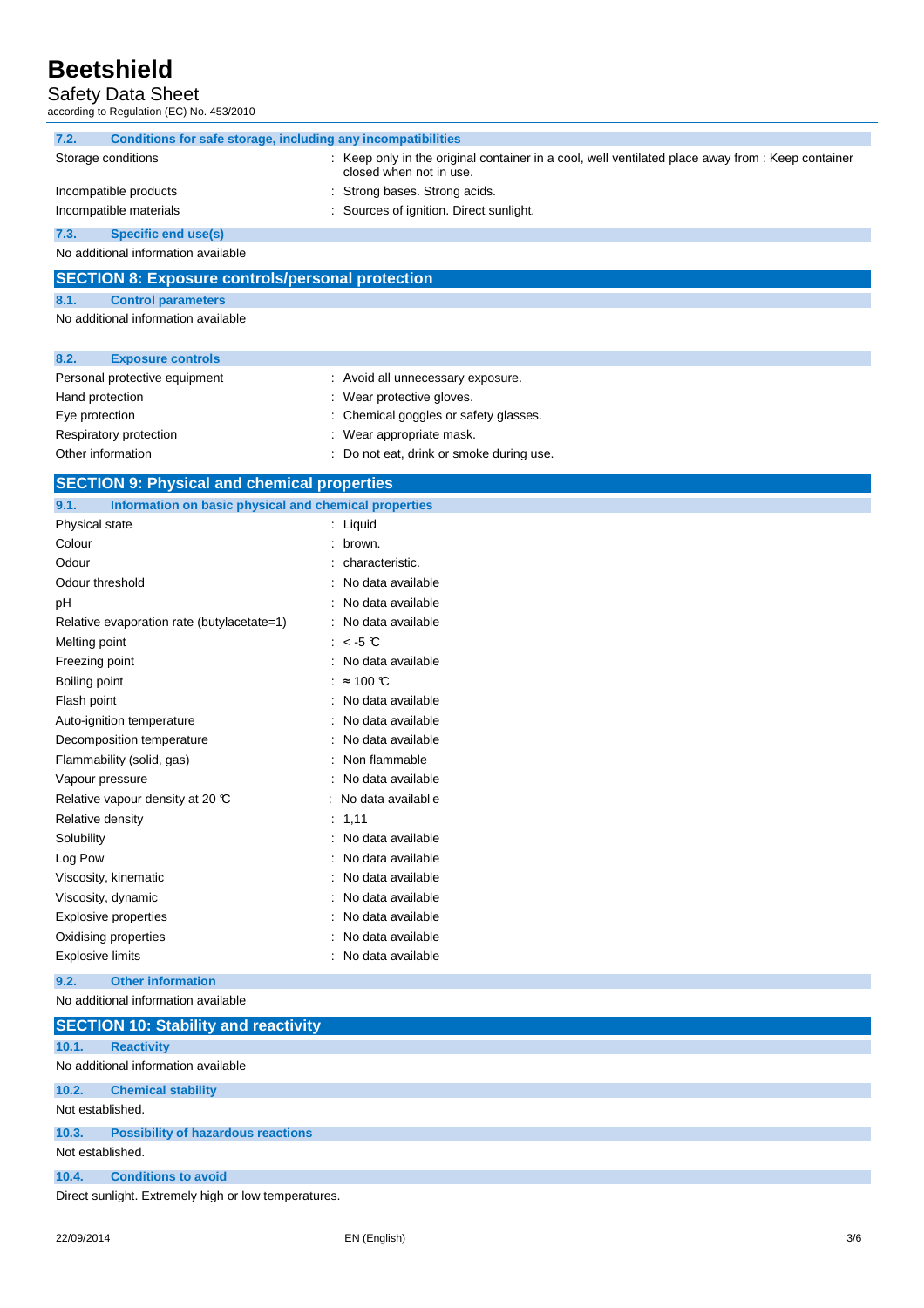## Safety Data Sheet

according to Regulation (EC) No. 453/2010

**10.5. Incompatible materials** 

Strong acids. Strong bases.

**10.6. Hazardous decomposition products** 

fume. Carbon monoxide. Carbon dioxide.

## **SECTION 11: Toxicological information**

### **11.1. Information on toxicological effects**

| Acute toxicity                                         | : Not classified                                                    |
|--------------------------------------------------------|---------------------------------------------------------------------|
| <b>Beetshield (1702-17-6)</b>                          |                                                                     |
| LD50 oral rat                                          | > 2000 mg/kg                                                        |
| LD50 dermal rat                                        | > 2000 mg/kg                                                        |
| Irritation                                             | : Not classified                                                    |
| Corrosivity                                            | : Not classified                                                    |
| Sensitisation                                          | : Not classified                                                    |
| Repeated dose toxicity                                 | : Not classified                                                    |
| Carcinogenicity                                        | : Not classified                                                    |
| Mutagenicity                                           | : Not classified                                                    |
| Toxicity for reproduction                              | : Not classified                                                    |
| Potential adverse human health effects and<br>symptoms | : Based on available data, the classification criteria are not met. |

| <b>SECTION 12: Ecological information</b> |              |  |  |
|-------------------------------------------|--------------|--|--|
| 12.1.<br><b>Toxicity</b>                  |              |  |  |
| <b>Beetshield (1702-17-6)</b>             |              |  |  |
| LC50 fishes 1                             | $> 100$ mg/l |  |  |
| EC50 Daphnia 1                            | $> 100$ mg/l |  |  |

| 12.2.<br><b>Persistence and degradability</b>                                                                                                                                                                                     |                  |  |
|-----------------------------------------------------------------------------------------------------------------------------------------------------------------------------------------------------------------------------------|------------------|--|
| <b>Beetshield (1702-17-6)</b>                                                                                                                                                                                                     |                  |  |
| Persistence and degradability                                                                                                                                                                                                     | Not established. |  |
| Clopyralid (1702-17-6)                                                                                                                                                                                                            |                  |  |
| Persistence and degradability                                                                                                                                                                                                     | Not established. |  |
| <b>Bioaccumulative potential</b><br>12.3.                                                                                                                                                                                         |                  |  |
| <b>Beetshield (1702-17-6)</b>                                                                                                                                                                                                     |                  |  |
| Bioaccumulative potential                                                                                                                                                                                                         | Not established. |  |
| Clopyralid (1702-17-6)                                                                                                                                                                                                            |                  |  |
| Bioaccumulative potential                                                                                                                                                                                                         | Not established. |  |
| 12.4.<br><b>Mobility in soil</b>                                                                                                                                                                                                  |                  |  |
| $\mathbf{r}$ . The set of the set of the set of the set of the set of the set of the set of the set of the set of the set of the set of the set of the set of the set of the set of the set of the set of the set of the set of t |                  |  |

No additional information available

### **12.5. Results of PBT and vPvB assessment**

No additional information available

**12.6. Other adverse effects** 

: Avoid release to the environment

| <b>SECTION 13: Disposal considerations</b>                                                   |                                                                           |  |  |
|----------------------------------------------------------------------------------------------|---------------------------------------------------------------------------|--|--|
| 13.1.<br><b>Waste treatment methods</b>                                                      |                                                                           |  |  |
| Waste disposal recommendations                                                               | : Dispose in a safe manner in accordance with local/national regulations. |  |  |
| Ecology - waste materials                                                                    | : Avoid release to the environment.                                       |  |  |
| <b>SECTION 14: Transport information</b><br>In accordance with ADR / RID / IMDG / IATA / ADN |                                                                           |  |  |
| 14.1.<br><b>UN</b> number                                                                    |                                                                           |  |  |
| Not regulated for transport                                                                  |                                                                           |  |  |

#### **14.2. UN proper shipping name**

Proper Shipping Name (ADR) : Not applicable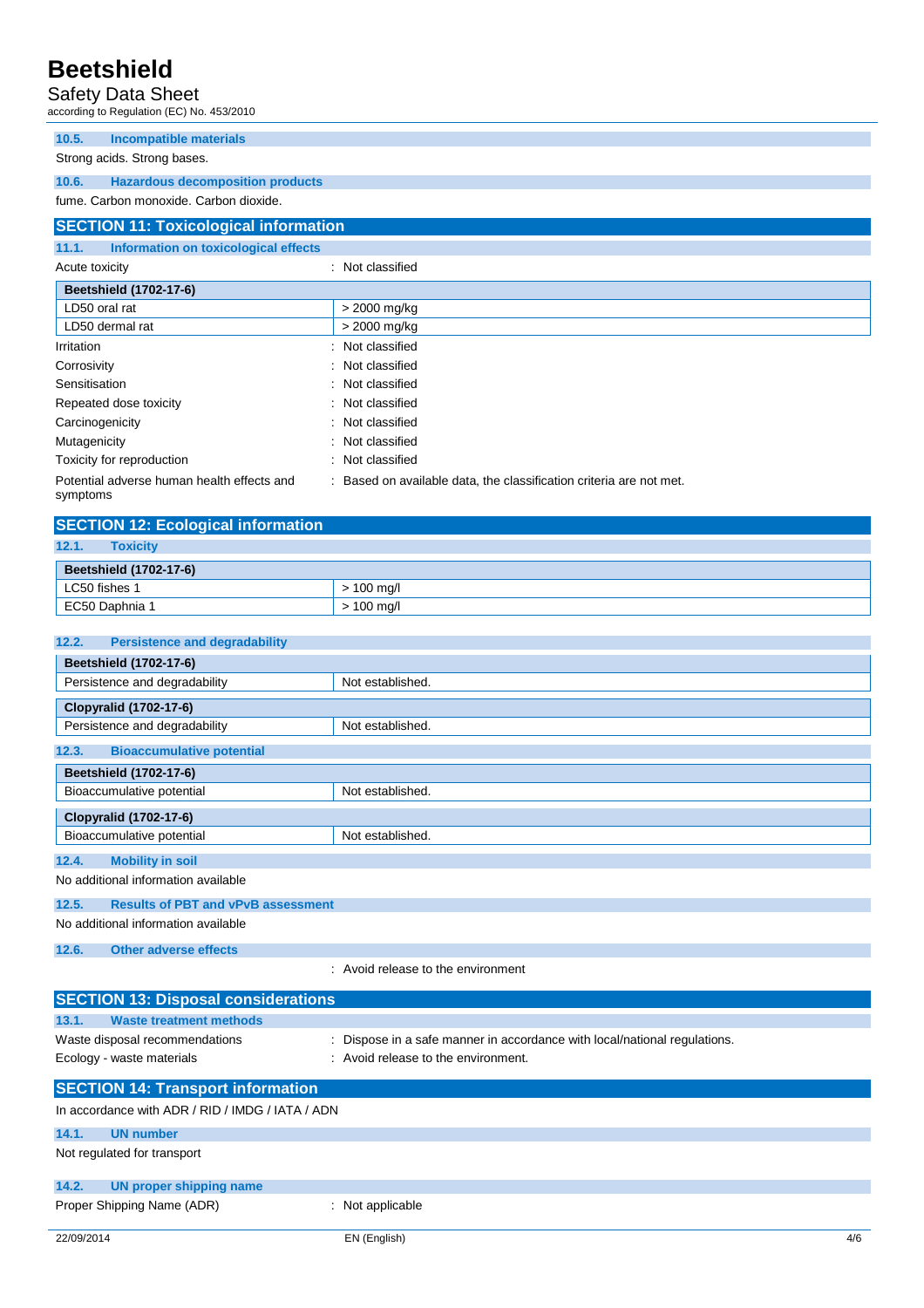## Safety Data Sheet

according to Regulation (EC) No. 453/2010

| Proper Shipping Name (IMDG)                        | : Not applicable                                                                               |  |
|----------------------------------------------------|------------------------------------------------------------------------------------------------|--|
| Proper Shipping Name (IATA)                        | Not applicable                                                                                 |  |
| Proper Shipping Name (ADN)                         | Not applicable                                                                                 |  |
| Proper Shipping Name (RID)                         | : Not applicable                                                                               |  |
| 14.3.<br><b>Transport hazard class(es)</b>         |                                                                                                |  |
| <b>ADR</b>                                         |                                                                                                |  |
| Transport hazard class(es) (ADR)                   | : Not applicable                                                                               |  |
|                                                    |                                                                                                |  |
| <b>IMDG</b>                                        |                                                                                                |  |
| Transport hazard class(es) (IMDG)                  | : Not applicable                                                                               |  |
| <b>IATA</b>                                        |                                                                                                |  |
| Transport hazard class(es) (IATA)                  | : Not applicable                                                                               |  |
|                                                    |                                                                                                |  |
| <b>ADN</b>                                         |                                                                                                |  |
| Transport hazard class(es) (ADN)                   | : Not applicable                                                                               |  |
|                                                    |                                                                                                |  |
| <b>RID</b>                                         |                                                                                                |  |
| Transport hazard class(es) (RID)                   | : Not applicable                                                                               |  |
| 14.4.<br><b>Packing group</b>                      |                                                                                                |  |
| Packing group (ADR)                                | Not applicable                                                                                 |  |
| Packing group (IMDG)                               | Not applicable                                                                                 |  |
| Packing group (IATA)                               | Not applicable                                                                                 |  |
| Packing group (ADN)                                | Not applicable                                                                                 |  |
| Packing group (RID)                                | Not applicable                                                                                 |  |
| 14.5.<br><b>Environmental hazards</b>              |                                                                                                |  |
| Dangerous for the environment                      | $\therefore$ No                                                                                |  |
| Marine pollutant                                   | : No                                                                                           |  |
| Other information                                  | : No supplementary information available                                                       |  |
| 14.6.<br><b>Special precautions for user</b>       |                                                                                                |  |
| 14.6.1.<br><b>Overland transport</b>               |                                                                                                |  |
|                                                    |                                                                                                |  |
| 14.6.2.<br><b>Transport by sea</b>                 |                                                                                                |  |
| 14.6.3.<br><b>Air transport</b>                    |                                                                                                |  |
| 14.6.4. Inland waterway transport                  |                                                                                                |  |
| Not subject to ADN                                 | : No                                                                                           |  |
| 14.6.5.<br><b>Rail transport</b>                   |                                                                                                |  |
| Carriage prohibited (RID)                          | : No                                                                                           |  |
| 14.7.                                              | Transport in bulk according to Annex II of MARPOL 73/78 and the IBC Code                       |  |
| Not applicable                                     |                                                                                                |  |
| <b>SECTION 15: Regulatory information</b>          |                                                                                                |  |
| 15.1.                                              | Safety, health and environmental regulations/legislation specific for the substance or mixture |  |
|                                                    |                                                                                                |  |
| 15.1.1.<br><b>EU-Regulations</b>                   |                                                                                                |  |
| No REACH Annex XVII restrictions                   |                                                                                                |  |
| Contains no substance on the REACH candidate list  |                                                                                                |  |
|                                                    |                                                                                                |  |
| 15.1.2.<br><b>National regulations</b>             |                                                                                                |  |
| No additional information available                |                                                                                                |  |
| 15.2.<br><b>Chemical safety assessment</b>         |                                                                                                |  |
| No chemical safety assessment has been carried out |                                                                                                |  |

**SECTION 16: Other information**